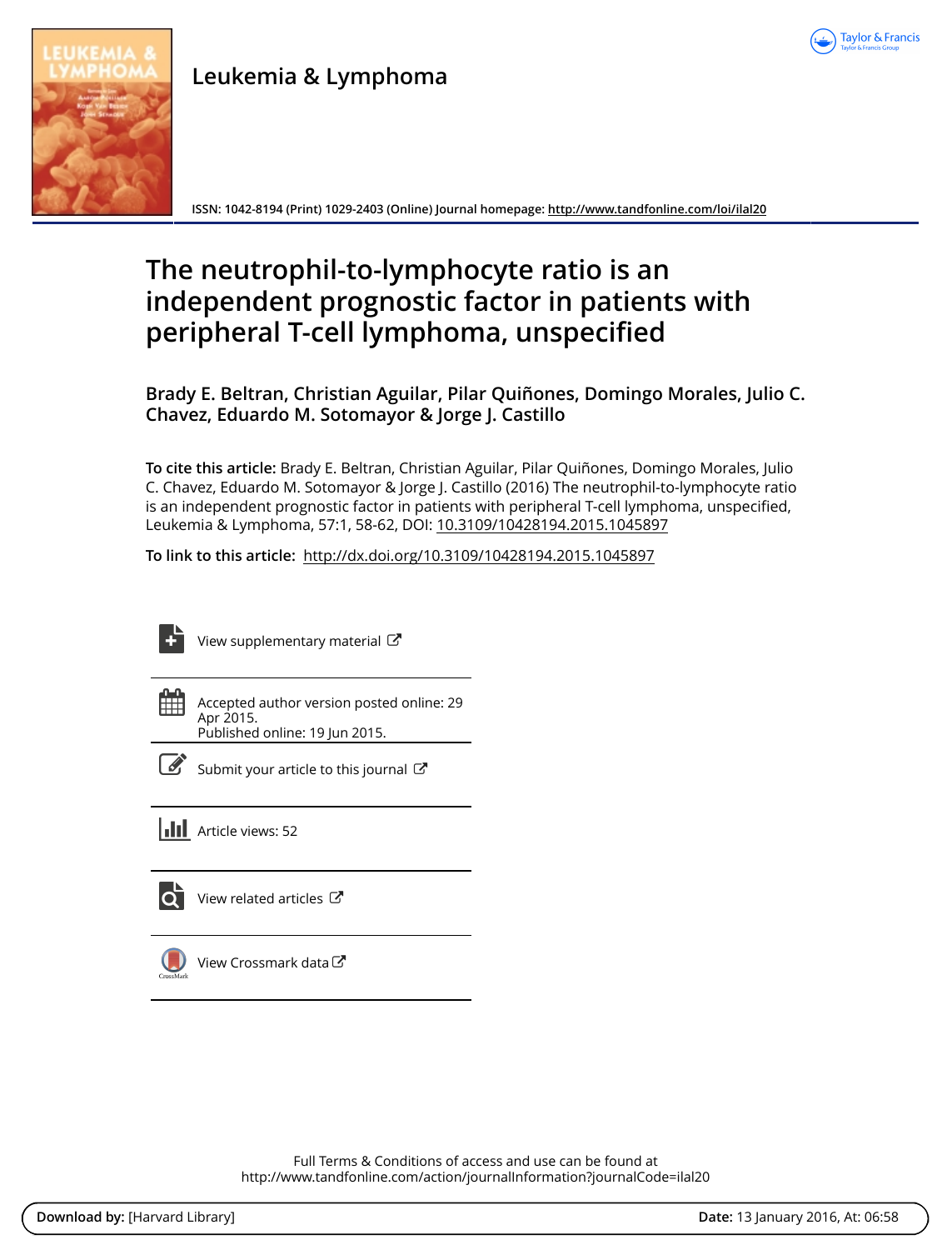ORIGINAL ARTICLE: CLINICAL



## **The neutrophil-to-lymphocyte ratio is an independent prognostic factor in patients with peripheral T-cell lymphoma, unspecified**

Brady E. Beltran<sup>1</sup>, Christian Aguilar<sup>1</sup>, Pilar Quiñones<sup>2</sup>, Domingo Morales<sup>2</sup>, Julio C. Chavez<sup>3</sup>, Eduardo M. Sotomayor<sup>3</sup> & Jorge J. Castillo<sup>4</sup>

*Departments of* <sup>1</sup>*Oncology and Radiotherapy and* <sup>2</sup>*Pathology, Hospital Nacional Edgardo Rebagliati Martins, Lima, Peru,*  <sup>3</sup>*Division of Malignant Hematology, Moffitt Cancer and Research Institute, University of South Florida, Tampa, FL, USA, and*  <sup>4</sup>*Division of Hematologic Malignancies, Dana-Farber Cancer Institute, Harvard Medical School Boston, MA, USA*

#### **Abstract**

**Peripheral T-cell lymphoma (PTCL) encompasses a group of rare and aggressive lymphomas. PTCL, unspecified (PTCLU) is the most common subtype of PTCL, and carries a poor prognosis. The International Prognostic Index (IPI) and the Prognostic Index for PTCLU (PIT) scoring systems are powerful riskstratification tools in patients with PTCL. The aim of this study was to evaluate whether the neutrophil-to-lymphocyte ratio (NLR) is a prognostic factor in PTCLU. We retrospectively studied 83 patients with diagnosis of PTCLU. In the univariate analysis, NLR4 was associated with worse overall survival (HR 3.96, 95% CI 1.92–8.17;** *p***0.001). In the multivariate analysis, NLR4 was independently associated with worse overall survival after adjustment for the PIT score (HR 4.30, 95% CI 1.90–9.69;** *p***0.001), and for the IPI score (HR 2.60, 95% CI 1.** 12–6.04;  $p = 0.03$ ). Our study suggests the NLR could be helpful **in refining the survival prognostication in patients with PTCLU.**

**Keywords:** lymphopenia, neutrophil, neutrophil-to-lymphocyte ratio, peripheral T-cell lymphoma, unspecified, PTCL, prognostic factor

### **Introduction**

Peripheral T-cell lymphoma (PTCL) is comprised of a heterogeneous group of disorders characterized by the malignant proliferation of mature T-lymphocytes. PTCL, unspecified (PTCL-U) is the most common subtype of PTCL seen worldwide, and is associated with a 5-year overall survival (OS) of approximately 30% [1]. Several studies have evaluated potential prognostic factors for OS in patients with PTCL. Among the most commonly used tools are the International Prognostic Index (IPI) and the Prognostic Index for PTCL-U (PIT) scoring systems [2,3]. However, new prognostic biomarkers might be helpful in refining risk-stratification in PTCL patients.

A previous study from our group showed that lymphopenia was an important prognostic factor for OS in patients with a PTCL-U, which was independent from the PIT score [4]. More recently, the neutrophil-to-lymphocyte ratio (NLR) has been identified as an independent prognostic factor for OS and progression-free survival (PFS) in several types of solid tumors such as non-small cell lung cancer, colorectal cancer, cholangiocarcinoma, hepatocellular carcinoma, breast cancer and pancreatic cancer [5–11]. The NLR has also been suggested as a prognostic factor in patients with diffuse large B-cell lymphoma (DLBCL) treated with R-CHOP [12,13].

However, the role of the NLR as a prognostic factor for OS in patients with PTCL-U has not been evaluated. Our main objective was to evaluate the prognostic value for OS of the NLR in patients with PTCL-U.

#### **Methods**

#### **Case selection**

From January 1998 to December 2012, consecutive patients with a pathological diagnosis of PTCL-U were identified from the medical records at the Hospital Nacional Edgardo Rebagliati Martins in Lima, Peru. Pathological samples were retrieved, and reviewed by three expert hematopathologists (CA, DM and PQ), and reclassified, if necessary, according to the 2008 World Health Organization (WHO) Classification of Tumors of the Haematopoietic and Lymphoid Tissues. Patients younger than 18 years or with pathological diagnosis of a different, specified systemic PTCL, such as adult T-cell leukemia/lymphoma, anaplastic large cell lymphoma, angioimmunoblastic lymphoma or natural killer/T-cell lymphoma, were excluded. Patients with primary cutaneous PTCL variants were also excluded. All patients received treatment with

Correspondence: Jorge J. Castillo, 450 Brookline Avenue, M221, Boston, MA 02215, USA. Tel: +1 617 632 6045. Fax: +1 617 632 4862. E-mail: jorgej\_castillo@ dfci.harvard.edu

*Received 30 January 2015; revised 20 March 2015; accepted 23 April 2015*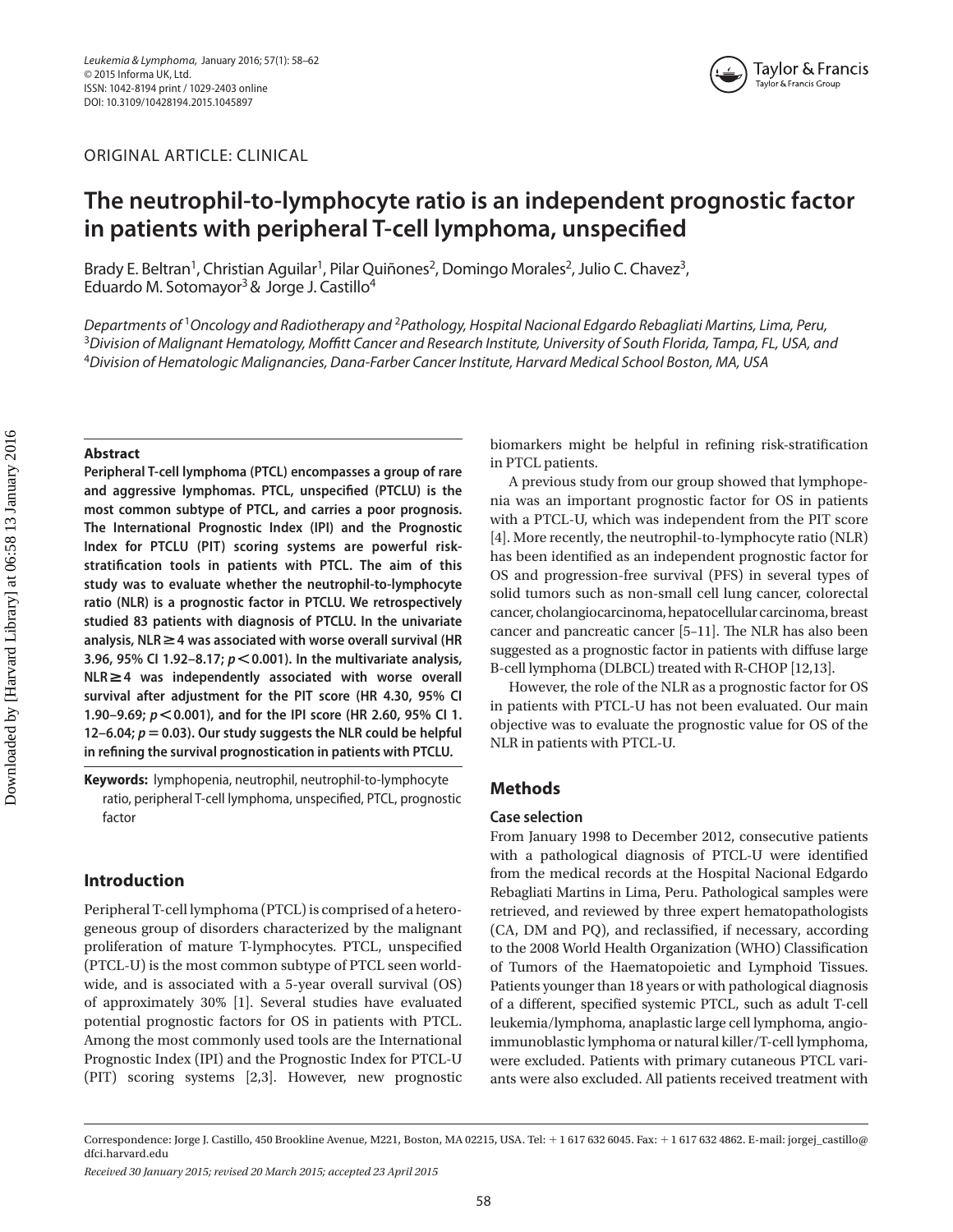anthracycline-based combination chemotherapy. The study protocol was reviewed and approved by the Hospital Nacional Edgardo Rebagliati Martins' Institutional Review Board.

#### **Data gathering**

Clinical data were gathered from the medical records of the selected patients. Clinical parameters included age, gender, B symptoms, Eastern Cooperative Oncology Group (ECOG) performance status, lactate dehydrogenase (LDH) levels, hemoglobin levels, number of extranodal sites, bone marrow involvement by lymphoma, Ann Arbor clinical stage, IPI score, PIT score, final outcome, and OS in months. The NLR was calculated by dividing the absolute neutrophil count (ANC) by the absolute lymphocyte count (ALC) at PTCL-U diagnosis. We divided the cohort into two groups:  $NLR \geq 4$  and  $NLR \leq 4$ based on the cutoff used in a recent meta-analysis [14].

#### **Statistical analysis**

Clinicopathological data are presented using descriptive statistics. Continuous variables were dichotomized to facilitate analysis. The Chi-square and the rank-sum tests were used to compare categorical and continuous variables, respectively. Response assessment was performed based on criteria presented elsewhere. Logistic regression was used to evaluate the association between clinical factors and response. Results of the logistic regression analyses are presented as odds ratio (OR) with 95% confidence interval (CI). OS was defined as the time in months between date of diagnosis and the date of last follow-up or death. For the survival analysis, the Kaplan-Meier method was used to generate univariate survival curves, which were then compared using the log-rank test. The Cox proportional-hazard regression method was used to fit multivariate survival models. Results of the Cox models are reported as hazard ratio (HR) with 95% CI. All reported *p*-values are two-sided, and were considered significant if less than 0.05. Calculations and graphics were obtained using the statistical software STATA version 13.1 (College Station, Texas, USA).

#### **Results**

A total of 93 patients were found in our database. From these, NLR data were missing in ten (11%), and they were excluded from the analysis. There were no differences, however, in any of the variables analyzed between the excluded and the included patients. Therefore, 83 patients were finally included in our study. The patients' characteristics are shown in Table I. The median age at presentation was 58 years (range 18–87 years). The median hemoglobin level was 11.2 g/dl (range 5.9-15.5 g/dl), the median ANC was  $3.6\times10^9$ /L (range  $0.6-58.4\times10^9$ /L), the median ALC was  $1.4\times10^9$ /L (range 0.2–21.2  $\times$  10<sup>9</sup>/L), and the median absolute monocyte count (AMC) was  $0.6 \times 10^9$ /L (range 0.1–2.4 $\times 10^9$ /L). The median NLR was 2.5 (range 0.3–99). Patients with PTCL-U who had  $NLR \geq 4$  at diagnosis were more likely to be men, to present with advanced stage (i.e. stage III or IV), to have elevated LDH levels, and to have high-risk IPI scores. There were no differences between the NLR groups with regards to age, performance status, number of extranodal sites,

|        | Table I. Patients' characteristics according to neutrophil-to-lymphocyte |
|--------|--------------------------------------------------------------------------|
| ratio. |                                                                          |

|                          |           | Total (%) NLR < 4 (%) NLR $\geq 4$ (%) p-value |          |        |
|--------------------------|-----------|------------------------------------------------|----------|--------|
| Total                    | 83 (100)  | 54 (65%)                                       | 29 (35%) |        |
| Age                      |           |                                                |          |        |
| $< 60$ years             | 47(57)    | 30(56)                                         | 17(59)   | 0.82   |
| $\geq 60$ years          | 36(43)    | 24 (44)                                        | 12(41)   |        |
| Sex                      |           |                                                |          |        |
| Female                   | 41(49)    | 32(59)                                         | 9(31)    | 0.01   |
| Male                     | 42(51)    | 22(41)                                         | 20(69)   |        |
| Performance              |           |                                                |          |        |
| Good                     | 46(57.5)  | 33(65)                                         | 12(45)   | 0.58   |
| Poor                     | 34 (42.5) | 18(35)                                         | 12(57)   |        |
| Stage                    |           |                                                |          |        |
| Early (I or II)          | 25(31)    | 22(42)                                         | 3(11)    | 0.01   |
| Advanced (III or IV)     | 55 (69)   | 31(58)                                         | 24(89)   |        |
| LDH level                |           |                                                |          |        |
| Normal                   | 42(56)    | 33(66)                                         | 9(36)    | 0.03   |
| Elevated                 | 33(44)    | 17(34)                                         | 16(64)   |        |
| <b>Extranodal</b> sites  |           |                                                |          |        |
| $0-1$ sites              | 67 (83)   | 45(85)                                         | 22(79)   | 0.54   |
| $>1$ sites               | 14(17)    | 8(15)                                          | 6(21)    |        |
| Bone marrow              |           |                                                |          |        |
| Uninvolved               | 56(71)    | 35(66)                                         | 21(81)   | 0.20   |
| Involved                 | 23(29)    | 18 (34)                                        | 5(19)    |        |
| <b>B</b> symptoms        |           |                                                |          |        |
| Absent                   | 27(33)    | 20(38)                                         | 7(24)    | 0.23   |
| Present                  | 55 (67)   | 33(62)                                         | 22(76)   |        |
| IPI score                |           |                                                |          |        |
| Low risk $(0-2$ factors) | 46(60)    | 37(73)                                         | 9(35)    | < 0.01 |
| High risk (3-5 factors)  | 31(40)    | 14 (27)                                        | 17(65)   |        |
| PIT score                |           |                                                |          |        |
| Low risk $(0-2$ factors) | 61(79)    | 43 (83)                                        | 18(72)   | 0.37   |
| High risk (3-4 factors)  | 16(21)    | 9(17)                                          | 7(28)    |        |
| Response                 |           |                                                |          |        |
| Complete                 | 34 (42.5) | 25(47)                                         | 9(33)    | 0.33   |
| Partial                  | 8(10)     | 6(11)                                          | 2(7)     |        |
| No response              | 38 (47.5) | 22(42)                                         | 16(59)   |        |
|                          |           |                                                |          |        |

NLR, neutrophil-to-lymphocyte ratio; LDH, lactate dehydrogenase; IPI, International Prognostic Index; PIT, Prognostic Index for peripheral T-cell lymphoma, unspecified.

bone marrow involvement, hemoglobin levels, PIT score or response to therapy.

With regard to treatment, 74 patients received combination chemotherapy (89%), and 9 patients (11%) received radiotherapy alone or steroids without chemotherapy or were not treated. Fifty patients (68%) were treated with cyclophosphamide, doxorubicin, vincristine and prednisone (CHOP) and 24 (32%) with CHOP and etoposide (CHOEP). Response was assessed in 70 patients with complete response (CR) seen in 42.5%, partial response (PR) in 10% and no response in 47.5% of patients. In the univariate logistic regression analysis, advanced stage (OR 0.27, 95% CI 0.11-0.68;  $p = 0.005$ ), high LDH levels (OR 0.31, 95% CI 0.12-0.82;  $p = 0.02$ ) and poor performance status (OR 0.23, 95% CI 0.09-0.63;  $p = 0.004$ ) were associated with lower odds of achieving CR. NLR was not associated with achieving CR.

In the univariate survival analysis, poor performance status, advanced stage, elevated LDH level,  $>1$  extranodal site, presence of B symptoms and  $NLR \geq 4$  were associated with worse OS (Figure 1A). Also, a high IPI score (HR 4.31, 95% CI 2.05-9.04;  $p < 0.001$ ; Figure 1B) and a high PIT score (HR 4.47, 95% CI 2.01-9.94;  $p < 0.001$ ; Figure 1C) were associated with worse OS. In the multivariate analysis,  $NLR \geq 4$ was associated with a worse outcome after adjusting for performance status, LDH level, number of extranodal sites and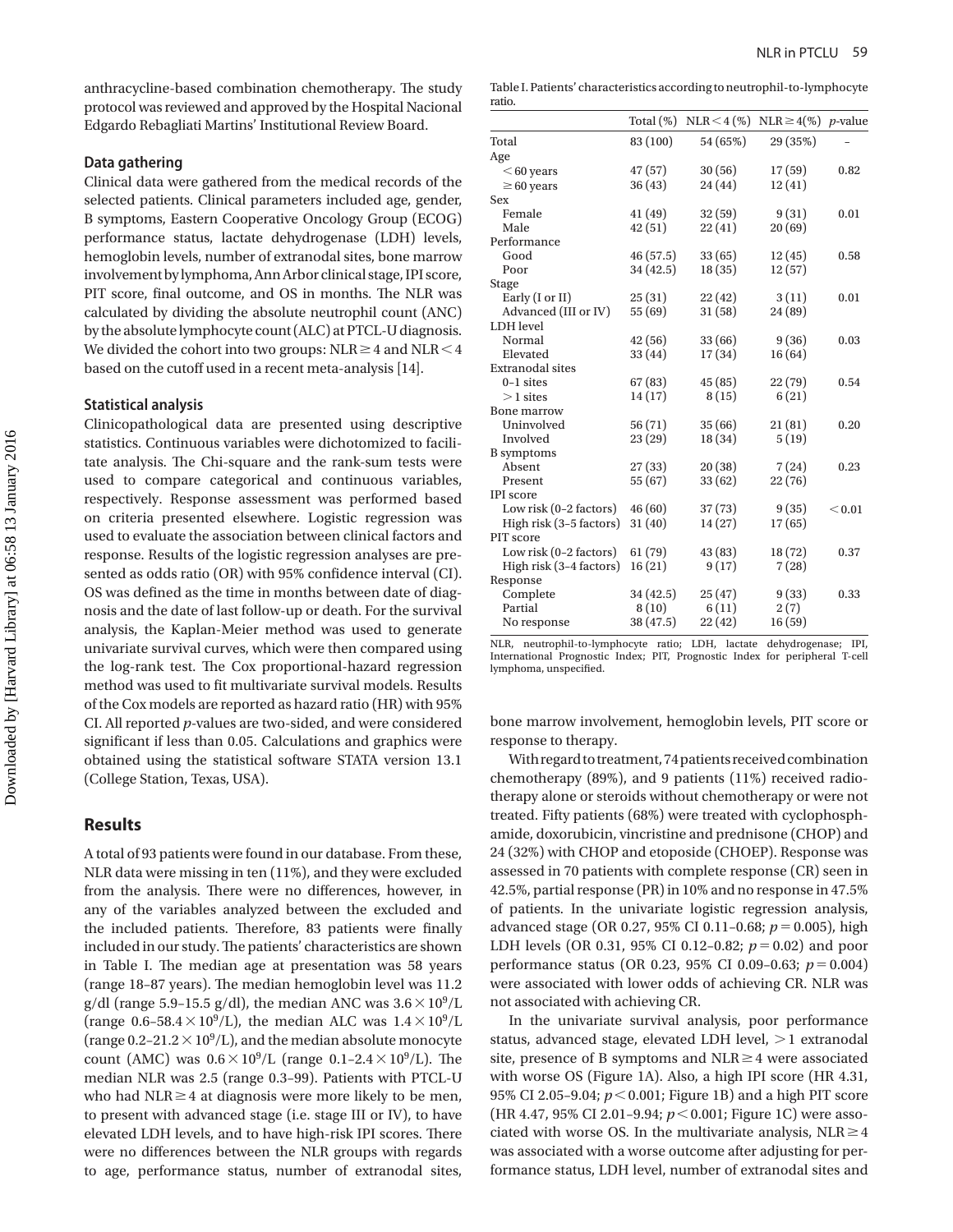

Figure 1. Overall survival estimates in 83 patients with peripheral T-cell lymphoma, unspecified (PTCL-U), according to (A) neutrophilto-lymphocyte ratio, (B) International Prognostic Index, and (C) Prognostic Index for PTCL-U.

B symptoms. The univariate and multivariate OS Cox models are shown in Table II.

When analyzed side-by-side, both high IPI score (HR 3.58, 95% CI 1.66-7.73;  $p = 0.01$ ) and NLR  $\geq 4$  (HR 3.32, 95% CI 1.52–7.25;  $p = 0.003$ ) were associated with a worse outcome. Similarly, when analyzed side-by-side, both high PIT score (HR 4.66, 95% CI 2.02-10.7;  $p < 0.001$ ) and NLR  $\geq 4$  (HR 4.32, 95% CI 1.96-9.51;  $p < 0.001$ ) were associated with worse outcome. In a multivariate model adjusting simultaneously for both the IPI and the PIT scores,  $NLR \geq 4$  remained significantly associated with a worse OS (HR 3.94, 95% CI 1.75–8.84; *p* = 0.001) while the IPI score (HR 2.38, 95% CI 0.87-6.48;  $p = 0.09$ ) and the PIT score (HR 2.46, 95% CI 0.86-7.00;  $p=0.09$ ) were not significant. In stratified analyses, NLR  $\geq$  4

Table II. Univariate and multivariate analysis for overall survival in 83 patients with peripheral T-cell lymphoma, unspecified.

|                                    | Univariate          |                 | Multivariate                                      |                 |
|------------------------------------|---------------------|-----------------|---------------------------------------------------|-----------------|
|                                    | HR (95% CI)         | <i>p</i> -value | HR (95% CI)                                       | <i>p</i> -value |
| Age                                |                     |                 |                                                   |                 |
| Younger than 60 1.00               |                     |                 |                                                   |                 |
| 60 years or older 0.90 (0.44-1.85) |                     | 0.78            |                                                   |                 |
| Sex                                |                     |                 |                                                   |                 |
| Female                             | 1.00                |                 |                                                   |                 |
| Male                               | $0.99(0.49-2.00)$   | 0.97            |                                                   |                 |
| Performance                        |                     |                 |                                                   |                 |
| Good                               | 1.00                |                 | 1.00                                              |                 |
| Poor                               |                     |                 | $6.36(2.93-13.8) < 0.01$ 4.93 $(1.88-12.9)$       | 0.01            |
| Stage                              |                     |                 |                                                   |                 |
| Early $(I \text{ or } II)$         | 1.00                |                 | 1.00                                              |                 |
| Advanced                           | $2.88(1.16 - 7.12)$ |                 | $0.02 \quad 0.75(0.24 - 2.28)$                    | 0.61            |
| (III or IV)                        |                     |                 |                                                   |                 |
| LDH level                          |                     |                 |                                                   |                 |
| Normal                             | 1.00                |                 | 1.00                                              |                 |
| Elevated                           | $2.45(1.17-5.14)$   | 0.02            | $1.13(0.47 - 2.73)$                               | 0.78            |
| <b>Extranodal sites</b>            |                     |                 |                                                   |                 |
| $0-1$ sites                        | 1.00                |                 | 1.00                                              |                 |
| $>1$ sites                         | $2.62(1.16-5.91)$   |                 | $0.02 \quad 1.25 \, (0.48 - 3.27)$                | 0.65            |
| Bone marrow                        |                     |                 |                                                   |                 |
| Uninvolved                         | 1.00                |                 |                                                   |                 |
| Involved                           | $1.53(0.72 - 3.23)$ | 0.27            |                                                   |                 |
| <b>B</b> symptoms                  |                     |                 |                                                   |                 |
| Absent                             | 1.00                |                 | 1.00                                              |                 |
| Present                            |                     |                 | $8.16(1.95-34.2) < 0.01$ $3.30(0.69-15.7)$        | 0.13            |
| NLR                                |                     |                 |                                                   |                 |
| 4 or higher                        | 1.00                |                 | 1.00                                              |                 |
| Less than 4                        |                     |                 | $4.30(2.05-9.01) < 0.01$ $4.73(1.78-12.6) < 0.01$ |                 |
|                                    |                     |                 |                                                   |                 |

HR, hazard ratio; CI, confidence interval; LDH, lactate dehydrogenase; NLR, neutrophil-to-lymphocyte ratio.

was associated with HR 2.28 (95% CI 0.80–6.50;  $p = 0.12$ ) in patients with high IPI score and HR 2.94 (95% CI 0.88–9.79;  $p = 0.08$ ) in patients with low IPI score. Also, NLR $\geq 4$  was associated with HR 2.58 (95% CI 0.60-11.1;  $p=0.20$ ) in patients with high PIT score and HR 3.98 (95% CI 1.55–10.2;  $p = 0.004$ ) in patients with low PIT score.

To further validate our findings, we evaluated the AMC using a cutoff of AMC  $>0.5\times10^9$ /L as an adverse factor based on previous studies in mantle cell lymphoma [15] and extranodal natural killer cell lymphoma [16]. An AMC  $>$  0.5  $\times$  109/L was seen in 64% of our patients and was not associated with OS (HR 0.54, 95% CI 0.22-1.31;  $p = 0.18$ ). We also calculated the lymphocyte-to-monocyte ratio (LMR), by dividing the ALC over the AMC. LMR $\leq$  3 was seen in 47% of our patients, and was considered an adverse prognostic factor based on a previous study in patients with diffuse large B-cell lymphoma (DLBCL) [17]. LMR $\leq$ 3 was not associated with OS (HR 1.01, 95% CI 0.43-2.40;  $p = 0.98$ ). We also evaluated lymphopenia, defined as ALC $<$ 1.0 $\times$ 10<sup>9</sup>/L, as an adverse prognostic factor given our previous experience [4]. Lymphopenia was seen in 36% of our patients and was associated with OS in the univariate analysis (HR 3.69, 95% CI 1.77-7.69;  $p < 0.001$ ). When analyzing NLR and lymphopenia side-by-side, lymphopenia was not associated with OS (HR 2.05, 95% CI 0.74–5.65;  $p=0.17$ ). There was a trend towards significance for NLR  $\geq 4$  $(HR 2.49, 95\% CI 0.89-6.98; p=0.08).$ 

#### **Discussion**

To the best of our knowledge, this study represents the first formal evaluation of the NLR as a prognostic factor for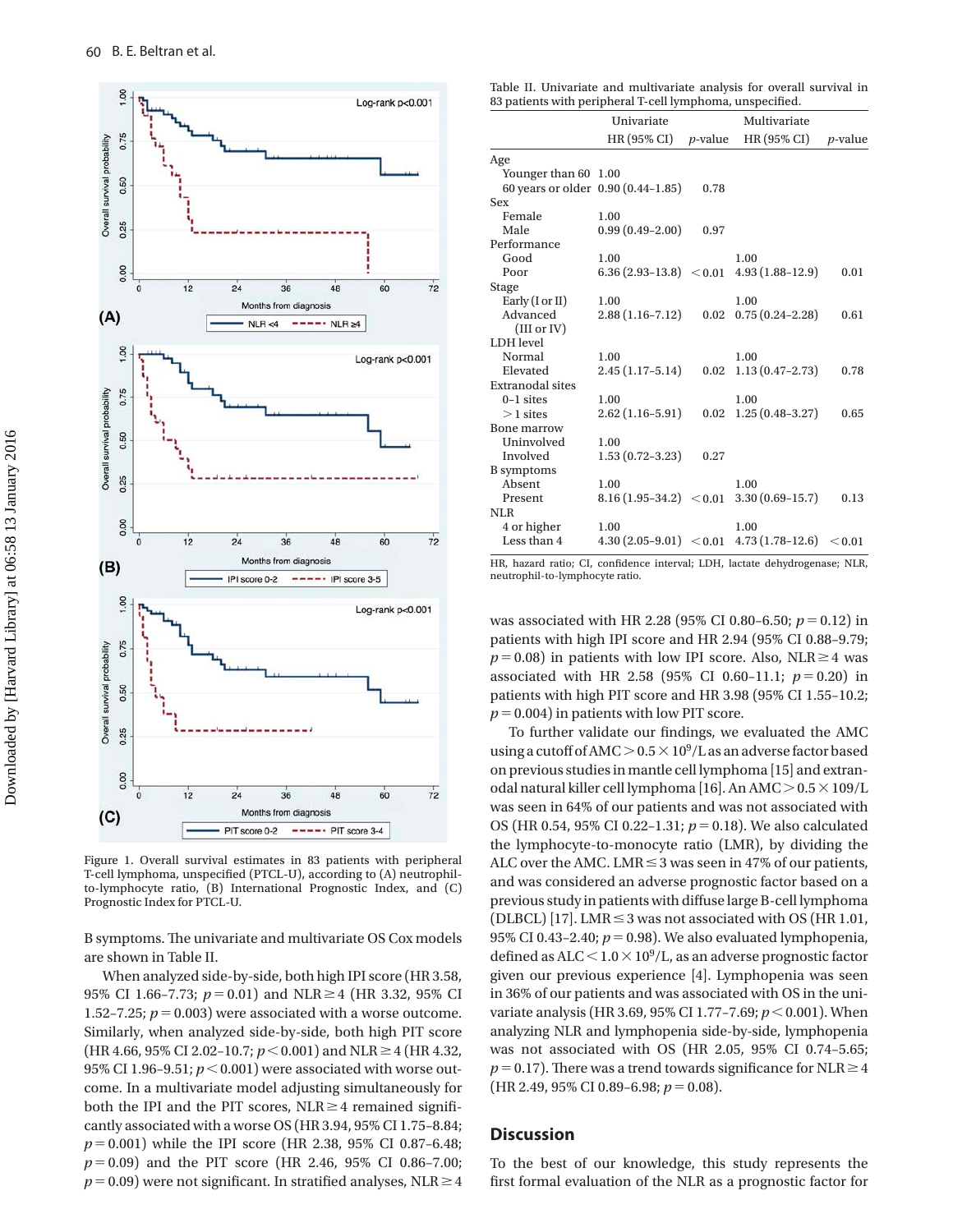survival in PTCL-U. PTCL is a rare type of lymphoma in the US and Europe, accounting for approximately 10–15% of the cases; however, the incidence is higher in countries such as Peru, in which PTCL accounts for approximately 20% of all lymphomas [1,19]. Interestingly, the rate of PTCL in Peru appears higher than in other South American countries such as Argentina or Brazil [20]. The reasons behind this difference have not been entirely elucidated.

In general, patients with PTCL have worse outcomes than patients with DLBCL [21]. PTCL encompasses several lymphoma subtypes, of which PTCL-U is the most common [1,22]. PTCL-U usually develops in the fifth or sixth decade of life, and has no sex predilection. PTCL-U presents advanced disease with nodal compromise as well as skin, liver, spleen, bone marrow and peripheral blood involvement. B symptoms occur in 45% of cases at diagnosis [22–24]. The prognosis is rather poor with OS rates of 30% at 5 years with current therapeutic approaches [1].

The IPI and the PIT scores are prognostic indexes commonly used to risk-stratify patients with aggressive lymphomas. Although the PIT score appears specific for patients with PTCLU, the prognostic value of the IPI score has also been validated in patients with PTCL [25]. The IPI score is composed by five clinical variables (i.e. age, performance status, LDH levels, extranodal involvement and stage) [2], and the PIT score by four (i.e. age, performance status, LDH levels and bone marrow involvement) [3]. According to these variables, patients with PTCL-U can be risk-stratified in groups with better or worse prognosis. The survival of patients with PTCL-U can vary greatly depending on these variables. Other prognostic tools include the clinicopathological prognostic index, in which Ki-67 expression was added to other clinical factors (i.e. age, performance status and LDH level) [26], and the International Peripheral T-cell lymphoma Project score (IPTCLP), which includes age, performance status and platelet counts [27]. Overall, there is an ongoing need for further refinement of the prognosis of patients with PTCL with reliable and easy-to-use markers.

The NLR has been previously evaluated as an adverse prognostic factor in patients with cancers of the breast, lung, liver, colon, and pancreas. More recently, Templeton *et al*. showed in a meta-analysis that included over 40,000 patients with a diversity of solid tumors that the NLR was associated with an adverse OS [14]. In hematologic malignancies, Porrata *et al*. showed that NLR was a prognostic factor in patients with DLBCL treated with R-CHOP, and recently, a study by Keam *et al*. has confirmed such findings [12,13]. A variant called "derived" NLR was also prognostic in DLBCL [28]. The "derived" NLR is calculated by dividing the difference between absolute leukocyte count and absolute neutrophil count over the absolute neutrophil count.

The NLR index might reflect two separate but interrelated processes, the systemic inflammatory response and the status of the immune system. Current evidence suggests systemic inflammatory processes help tumor progression [29]. Tumor progression is induced by inflammatory cells mediating biological mechanisms such as release of growth and survival factors, promotion of angiogenesis and lymphangiogenesis, stimulation of DNA damage and promotion of immune evasion [30]. Also, inflammatory cells such as tumor-associated macrophages have been associated with poor prognosis in lymphomas. These M2 macrophages have a Th2 immune pattern with host immunity suppression [31]. Our study showed that neither the AMC nor the LMR were prognostic of survival in patients with PTCLU.

Lymphopenia, on the other hand, might reflect a depressed specific antitumor immune activity. Lymphopenia has been associated with poor prognosis in solid tumors as well as hematologic malignancies such as Hodgkin lymphoma, myeloma, acute leukemia and DLBCL [32–38]. Our group previously reported that lymphopenia carried an adverse prognosis in patients with PTCL-U [4]. These findings were later reproduced by a larger study by the IPTCLP [39]. Lymphopenia was also prognostic of survival in our cohort but lost its significance when evaluated against the NLR. This finding, along with the lack of significance of the AMC and LMR, suggests a necessary existing interaction between inflammation and immunodeficiency.

Our study suggests that NLR at diagnosis is a prognostic factor in patients with PTCL-U. High NLR  $(>4)$  was present in 35% of our patients and was associated with male sex, advanced stage, increased LDH, and high risk IPI score. This ratio appears to be a useful and inexpensive prognostic factor in PTCL-U. Our study, understandably, has several limitations such as the small number of patients, potential selection bias and its retrospective nature. However, we believe these results warrant further investigation in larger retrospective as well as prospective studies.

In conclusion, our study shows that NLR is a prognostic factor for survival in patients with a diagnosis of PTCL-U, and appears independent from the PIT and IPI scores. Prognostic factors are a necessary part of our risk-stratification tools, as they would help clinicians set appropriate goals for therapy and carry survival discussions.

*Potential conflict of interest:* Disclosure forms provided by the authors are available with the full text of this article at www.informahealthcare.com/lal.

#### **References**

**[1]** Vose J, Armitage J, Weisenburger D, International TCLP. International peripheral T-cell and natural killer/T-cell lymphoma study: pathology findings and clinical outcomes. J Clin Oncol 2008;26:4124–4130.

**[2]** A predictive model for aggressive non-Hodgkin's lymphoma. The International Non-Hodgkin's Lymphoma Prognostic Factors Project. N Engl J Med 1993;329:987–994.

**[3]** Gallamini A, Stelitano C, Calvi R, et al. Peripheral T-cell lymphoma unspecified (PTCL-U): a new prognostic model from a retrospective multicentric clinical study. Blood 2004;103:2474–2479.

**[4]** Castillo JJ, Morales D, Quinones P, et al. Lymphopenia as a prognostic factor in patients with peripheral T-cell lymphoma, unspecified. Leuk Lymphoma 2010;51:1822–1828.

**[5]** Bhatti I, Peacock O, Lloyd G, et al. Preoperative hematologic markers as independent predictors of prognosis in resected pancreatic ductal adenocarcinoma: neutrophil-lymphocyte versus plateletlymphocyte ratio. Am J Surg 2010;200:197–203.

**[6]** Gomez D, Farid S, Malik HZ, et al. Preoperative neutrophilto-lymphocyte ratio as a prognostic predictor after curative resection for hepatocellular carcinoma. World J Surg 2008;32:1757–1762.

**[7]** Gomez D, Morris-Stiff G, Toogood GJ, et al. Impact of systemic inflammation on outcome following resection for intrahepatic cholangiocarcinoma. J Surg Oncol 2008;97:513–518.